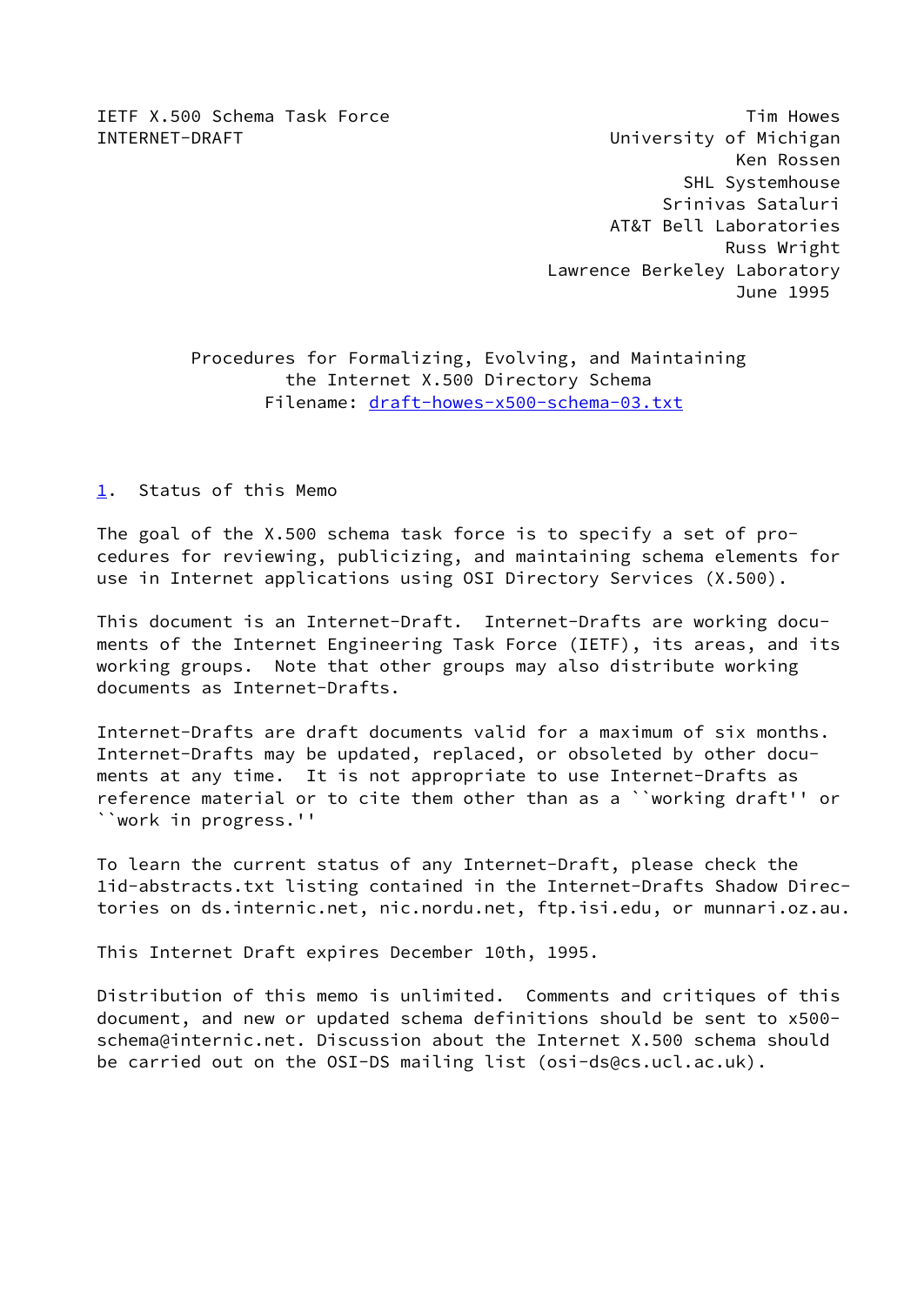#### INTERNET-DRAFT June 1995

## <span id="page-1-0"></span>[2](#page-1-0). Abstract

The IETF Schema Task Force proposes a set of procedures for reviewing, publicizing, and maintaining schema elements for use in Internet applications using OSI Directory Services (X.500).

<span id="page-1-1"></span>[3](#page-1-1). Goals of the Internet Schema Procedures

The goals embodied in the procedures documented in this memo are fourfold:

- To identify a repository and appropriate useful formats for publi cizing and distributing schema elements (object classes and attri butes) to the Internet community.
- To facilitate broad-based experimentation with new applications of X.500 by publicizing experimental schema elements.
- To maintain a stable production schema for the Internet, including definitions both for common core of elements and application specific subschemas
- To avoid the overlap of schema element functionality where possible.
- <span id="page-1-2"></span>[4](#page-1-2). Collection of Schema Elements

The Internet Directory Schema will evolve from the status quo as represented in a forthcoming RFC documenting the current "baseline" schema elements. This baseline is expected to include both those object classes and attributes with applicability to a wide variety of applications (the Core Schema), and certain elements arising from specific applications (subschemas), some of which have been developed in other IETF WGs.

In general, within the IETF, the X.500 schema group will concern itself with evolving the Core schema while encouraging application-specific subschemas to be developed by experts in the respective applications.

The schema group aims to align schema element definitions where appropriate between the Internet schema and others within the Directory community. The publicizing of the Internet schema for external consumption is one avenue for this, and consideration of schema elements docu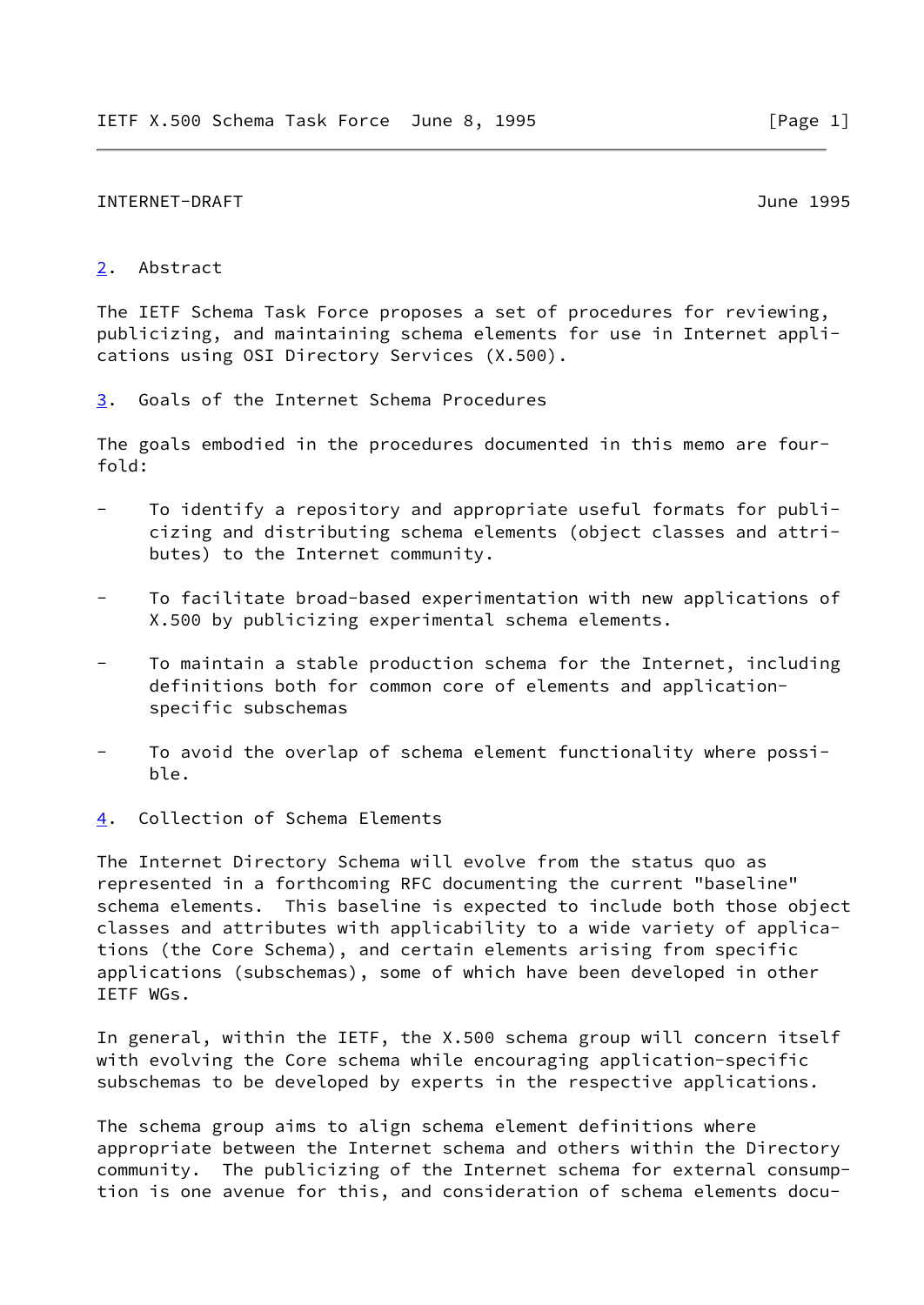mented in external sources is another. Two such external sources are:

- Standing documents of the North American Directory Forum
- "F" series International Standard Profiles (ISPs) for use of the

IETF X.500 Schema Task Force June 8, 1995 [Page 2]

### INTERNET-DRAFT June 1995

 Directory, developed by the Regional Workshops (AOW, EWOS, OIW) and published in ISO/IEC 10616.

<span id="page-2-0"></span>[5](#page-2-0). Publication of Schema Elements

The schema group recognizes short-term and long-term mechanisms for distributing definitions of Internet schema elements. Both mechanisms involve the use of the InterNIC Directory and Database Services as a repository:

- Short-term:Element definitions will be made available from the InterNIC via anonymous ftp [\(ftp://ds.internic.net/pub/src/x500/schema](ftp://ds.internic.net/pub/src/x500/schema)), via Gopher (gopher://ds.internic.net/1pub/src/x500/schema), and via the WWW (<http://www.internic.net/pub/src/x500/schema>). The FTP archive will include ASN.1 definitions accompanied by text describing the semantics and use of each object class or attribute. In addition, native formats for widely deployed X.500 implementations, particu larly the QUIPU OID Table format, will be included where practical.
- Long-term:When 1993 schema publication extensions to the Directory stan dard are implemented widely in the Internet, these facilities will be used to distribute element definitions from the InterNIC DSA. If slow progress of deployment of schema publication extensions impedes this transition, consideration will be given to defining a 1988-compatible directory schema for interim publication of schema elements. In this case, a migration path to the 1993 format for schema publication operational attributes will be a priority.

In addition to the on-line publicizing and maintainance of schema elements, an informational RFC documenting the Internet schema will be issued on a six-month update cycle. This RFC will reflect the state of the InterNIC schema repository at the time of publication. The publication of the current Internet X.500 Schema in the RFC will indicate that the published version is baselined and an on-line copy of the published schema will be held on the InterNIC schema repository. This version will be available in the directory /pub/src/x500/schema.RFCxxxx on the InterNIC machine(s) representing the baselined schema and the on-line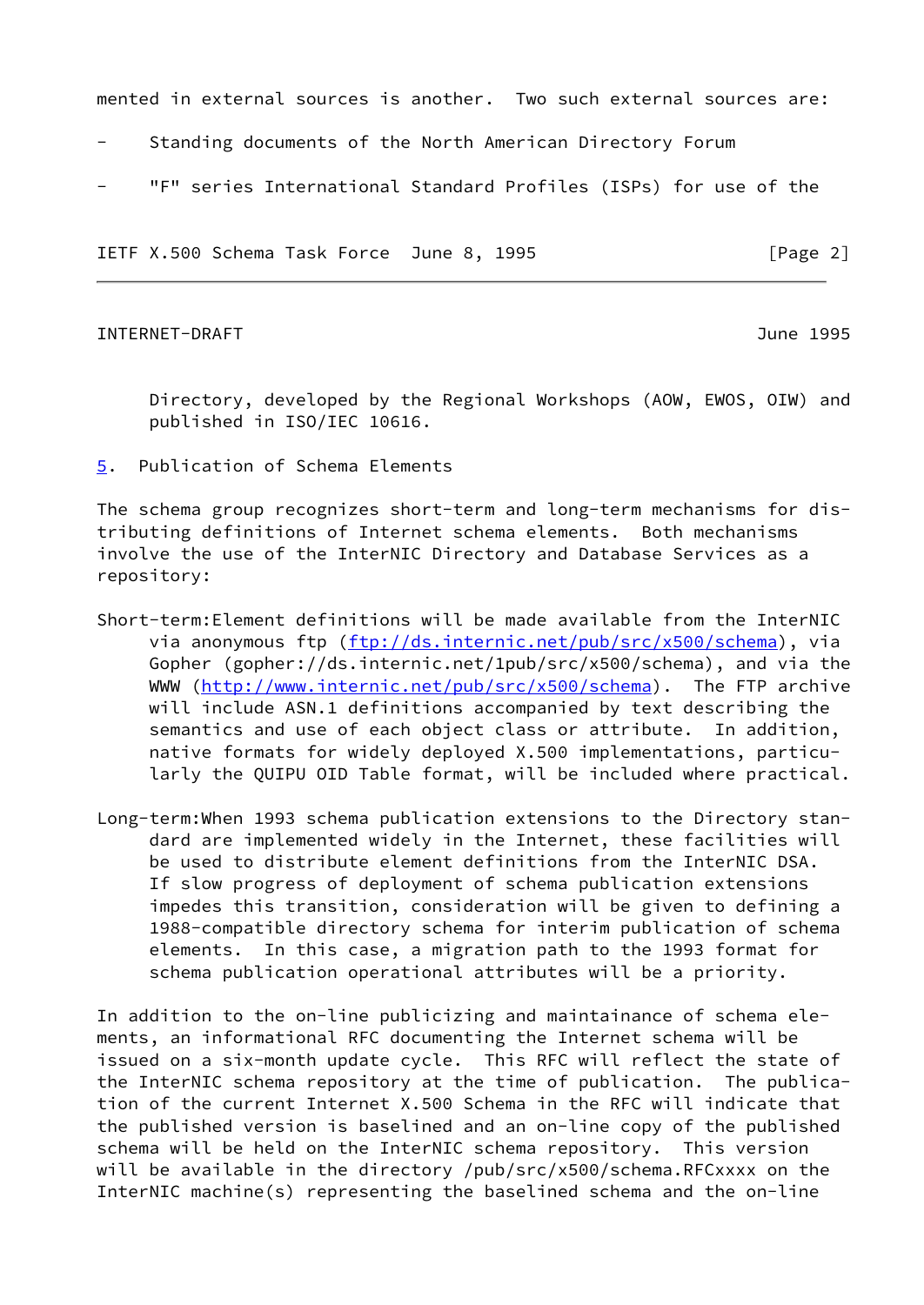version will be in the directory /pub/src/x500/schema.RFC and will represent the temporary evolving Internet X.500 schema.

Subschemas defined by other IETF WGs or external groups in the Directory community should be submitted to the schema group for inclusion in the on-line repository. However, these schema elements should be published as RFCs using the regular RFC publication process. Once such RFCs are published, the schema group will accept these definitions as stable and will not reproduce them in the regularly updated schema RFC. Rather, the schema RFC will contain pointers to documents produced by these other groups which include the definitions.

```
IETF X.500 Schema Task Force June 8, 1995 [Page 3]
```
## INTERNET-DRAFT June 1995

Wherever possible, external groups will be encouraged to submit documents containing their subschemas for publication as RFCs, in order to allow interested parties to derive the Internet schema entirely from a reading of the X.500 standard and selected RFCs.

<span id="page-3-0"></span>[6](#page-3-0). Procedures for Expanding the Internet Schema

The schema group will make available a template for submission of schema elements for publication and consideration. The template, to be defined in a later edition of this document, will request a definition for the syntax of the object class or attribute, sufficient details on the schema elements including information about the submitter, date of submission, mailing-list where discussion is being held, status of the schema segment, etc. The template will be simple and will be processed to produce an ASN.1 definition for the elements.

The completed template will be submitted by e-mail to the alias "x500 schema@internic.net".

Advancement of an experimental schema element to production status will follow a period of experimentation and acceptance by the submitting WG, and acceptance by the schema group. In particular, authors who submit new schema elements (initially assigned experimental classification) will be expected to make a good faith effort to progress the schema using appropriate working-groups and other standards procedures towards an Internet standard. Results from the period of experimentation, schema group and WG consensus will be the basis for decisions on advancement of candidate subschemas.

If it becomes apparent that there is no active experimentation with an experimental status schema element and/or no efforts to progress them as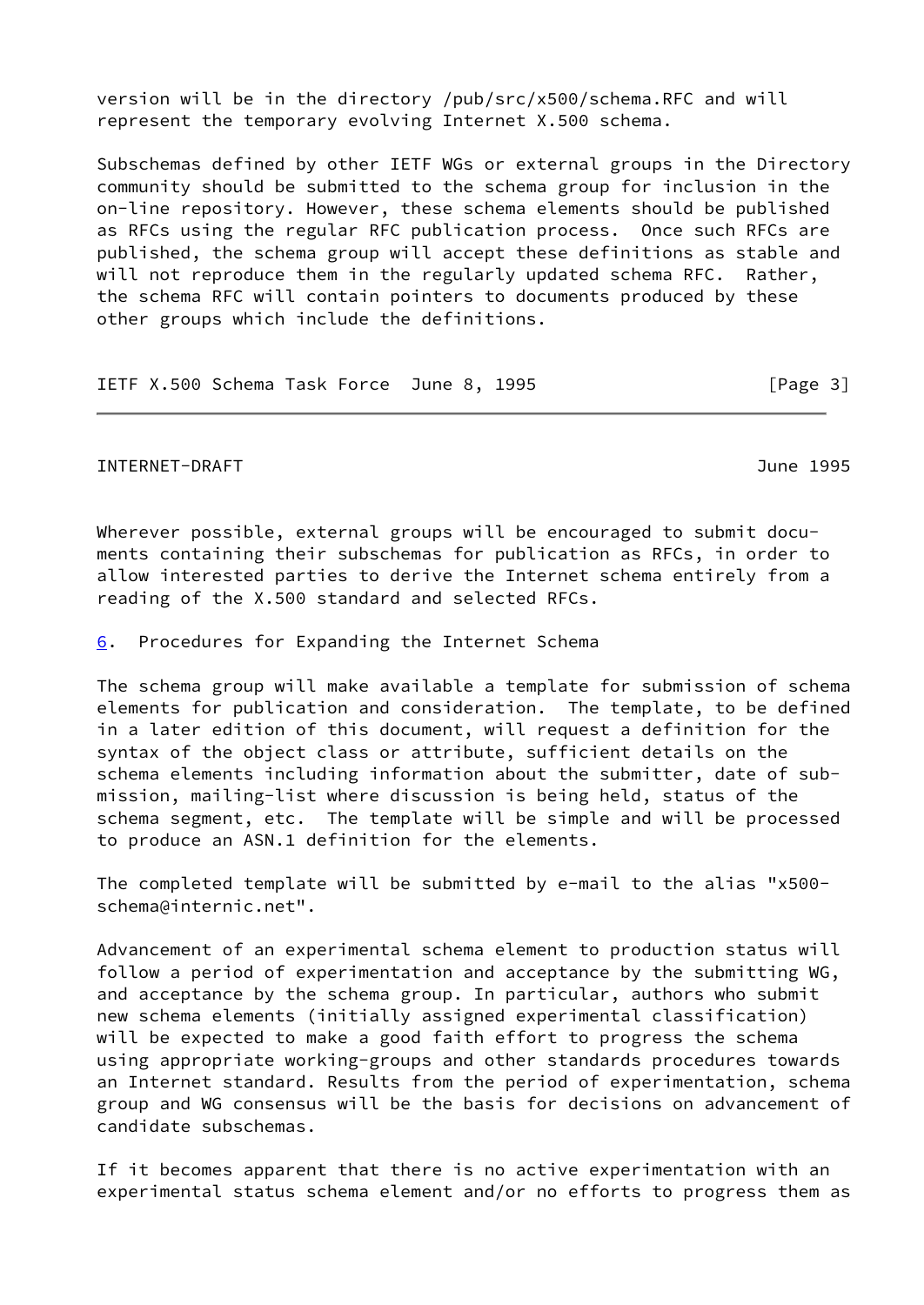Internet standards, the schema elements may be retired after appropriate notification.

In some circumstances, more than one subschema aimed at addressing the requirements of the same application may be developed. The schema group will accept and publicize such overlapping subschemas as experimental. However, only one competing schema proposal for an application will be advanced by the schema group to production status. As with decisions on advancement to production status, results from the period of experimentation, schema group and WG consensus will be the basis for identifying the preferred among competing subschemas.

# <span id="page-4-0"></span>[7](#page-4-0). Object Identifiers

The schema group does not aim to align all Internet schema elements under a single OID arc. It is appropriate for other groups already having registered attributes and object classes under their own respective

IETF X.500 Schema Task Force June 8, 1995 [Page 4]

INTERNET-DRAFT June 1995

OID arcs to retain ownership of those definitions, and advancement of schema elements from experimental to production status does not imply a change of OID. The schema group will advance the registration process under an Internet arc for elements defined by external groups not wishing to maintain OIDs in the long term.

<span id="page-4-1"></span>[8](#page-4-1). Security Considerations

Security considerations are not discussed in this memo.

<span id="page-4-2"></span>[9](#page-4-2). Authors' Addresses

<span id="page-4-3"></span>Tim Howes University of Michigan ITD Research Systems [535](#page-4-3) W William St. Ann Arbor, MI 48103-4943, USA (313) 747-4454 tim@umich.edu

<span id="page-4-4"></span>Ken Rossen SHL Systemhouse [10](#page-4-4) Williamsville Road Hubbardston Center, MA 01452-1311 USA